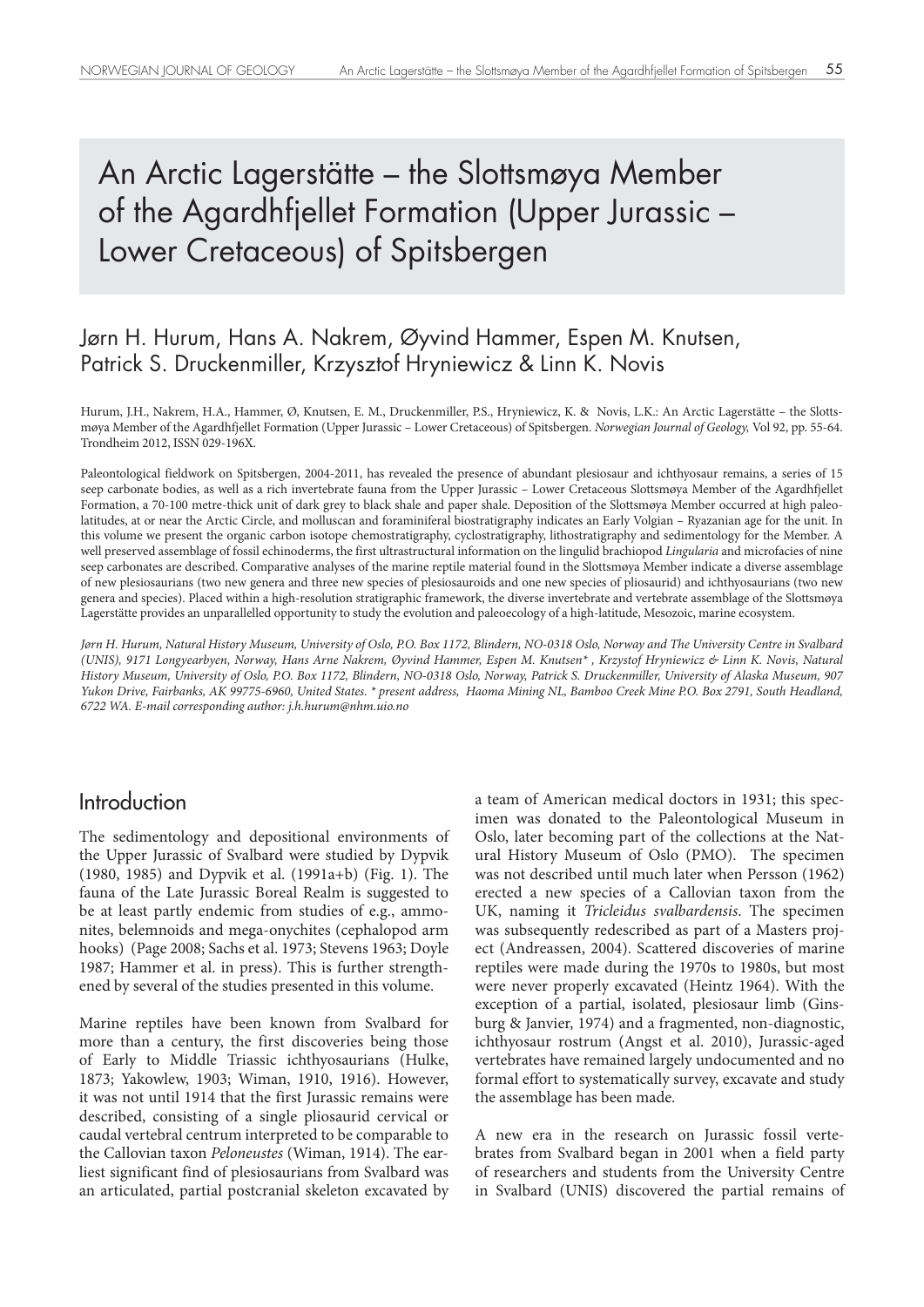

*Figure 1. Paleogeographic map of the North Atlantic in the Late Jurassic (150 Ma) with the study area shown. Modified from Torsvik et al. (2002).*



*Figure 2. Map of the area with campsites, seeps and collected specimens, adapted from Dalmann et al. (2001).*

a plesiosaurian in Upper Jurassic strata at Janusfjellet, approximately 15 km northeast of Longyearbyen. This find was then reported in 2003 to one of us (JHH) at the PMO by Sverre Ola Johnsen, a geologist at the Norwegian Technical University, Trondheim. In 2004, two of us (JHH and HAN) at PMO led an expedition to excavate

the 2001 discovery in cooperation with the "Friends of the Paleontological Museum" (PalVenn), an organisation of amateur fossil enthusiasts (Fig. 2). Amazingly, in the span of a single week, the team located another eleven specimens of both plesiosaurians and ichthyosaurians at the site. Recognising the tremendous scientific potential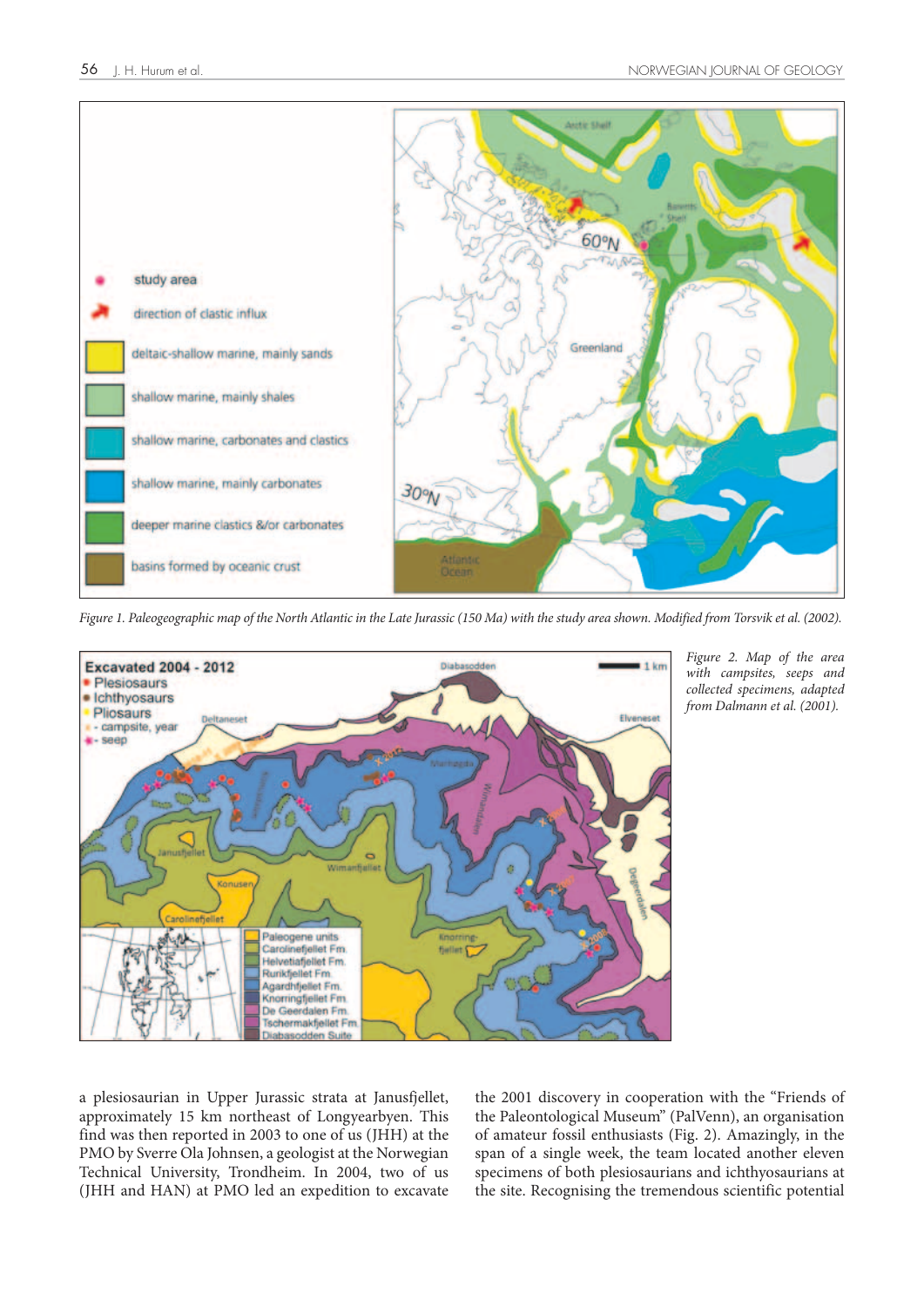*Figure 3. Stratigraphic scheme adapted from Novis (2012), Collignon & Hammer (this volume), Hammer et al. (this volume), Hammer et al. 2011 and Wierzbowski et al. (2011). Grainsize scales: b-boulders, c-coarse, cb-cobbles, cl-clay, f-fine, g-gravel, m-medium, p-pebbles, si-silt, vc-very coarse and vf-very fine.*



of the area, a larger survey was launched in 2006 with PMO, PalVenn, and new team members EMK, PSD and LKN to map the skeletal occurrences in the Agardhfjellet Formation in the area of Knorringfjellet. The nine-day expedition yielded another twenty-nine discoveries, all of which were now recognised as occurring within a single highly productive, 70 to 100 metre-thick unit of shale known as the Slottsmøya Member (Fig. 3). Having located numerous skeletons of plesiosaurians and ichthyosaurs, it was now necessary to begin the arduous task of excavating specimens, many of which were preserved at least partially in permafrost.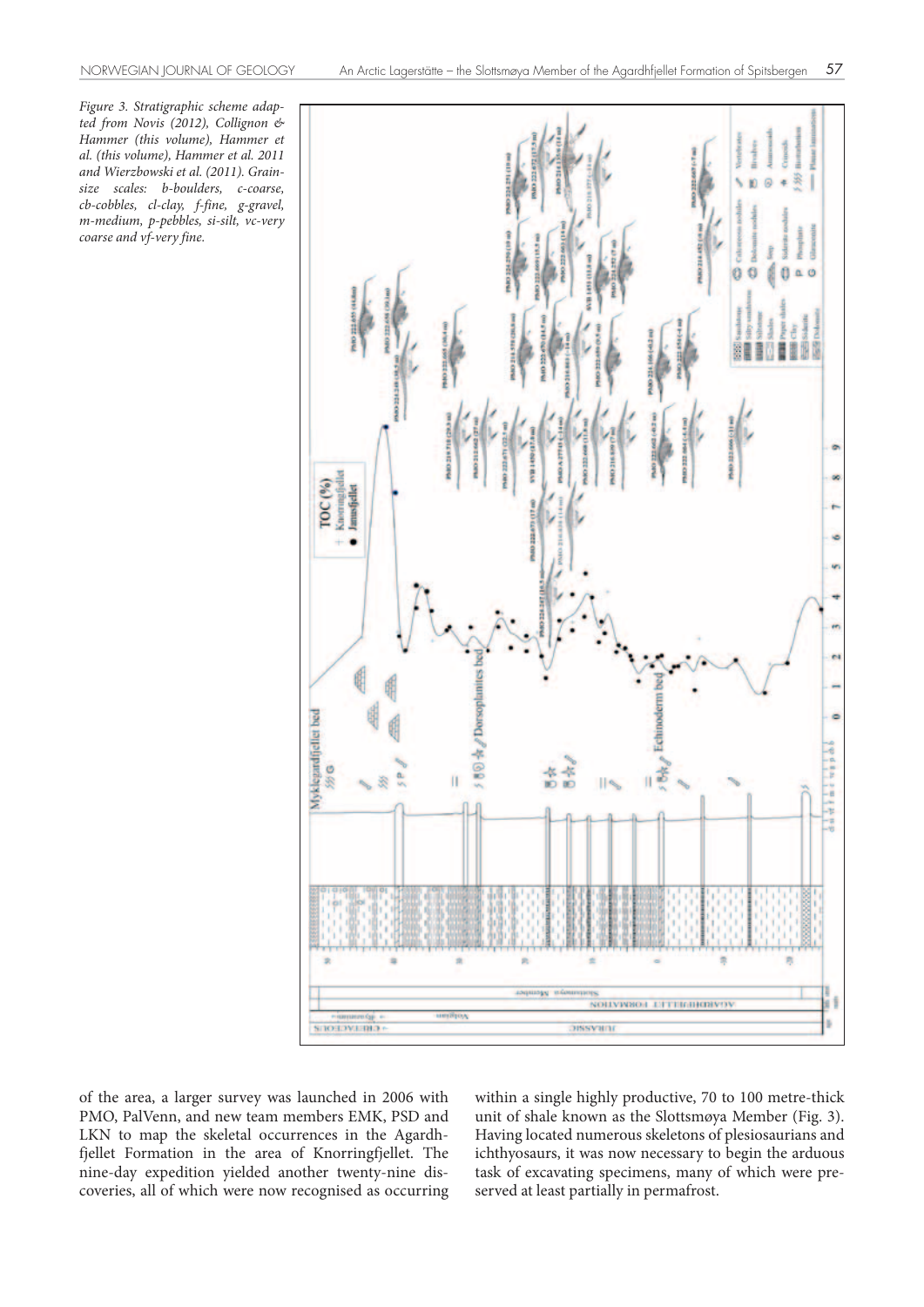Working in a remote, logistically challenging field site presented many challenges to the project. First and foremost, it was necessary to secure adequate funding for a larger-scale initiative that could support longterm research on the paleontology and geology of the Slottsmøya Member. In 2007, the Norwegian Minister of Education, Øystein Djupedal, provided critical support to the infrastructure of the project. Over the past six years, field and lab work has also been made possible through logistical support, donation of equipment and financial sponsorship by several businesses and organisations (see Acknowledgements), which have collectively made this project a scientific and educational success. A second obstacle involved the careful excavation of skeletons from permafrost under challenging environmental conditions (Fig. 4), which necessitated the development of innovative field methods.

Full scale excavation in the Slottsmøya Member commenced in the summer of 2007, and included the recovery of a very large pliosaurid, one plesiosauroid and one ichthyosaur. Over the duration of the project, a remarkable 37 partially to fully articulated skeletons of marine reptiles have been excavated and their associated geological data precisely recorded (see Figures 2, 3 and Table 1). Putting this into a broader perspective, the sheer volume and quality of material has elevated this unit to one of the most productive sites for marine vertebrates to have been discovered in the past century.

Work in the Slottsmøya Member took on an added scientific dimension in 2006 and 2007 with the discovery of peculiar, grey, calcareous limestone bodies in the unit. Based on paleontological, sedimentological and isotopic evidence, these bodies were identified by one of us (ØH) as being highly fossiliferous seep carbonates. To obtain more knowledge of seep carbonates in the informal group, Crispin T.S. Little (Leeds University) was asked to cooperate with us on the description of the material. Recognising the need to place the seeps, marine reptiles, as well as the invertebrate fossils into a precise geological context, a complementary effort to produce new detailed stratigraphic and sedimentological logs within the Slottsmøya Member was also initiated. Thus was born in 2008 the Spitsbergen Jurassic Research Group (SJRG), consisting of researchers, students and volunteers who collectively contribute to a broader understanding of the Slottsmøya Member ecosystem as a whole.

Outreach has been an important aspect of the financial and educational strategy of the project. Long-term projects of this nature (eight field seasons, years of preparation in the laboratory) are difficult to fund through normal channels. To this end, the Spitsbergen project has partnered with various media outlets to raise awareness of the scientific excitement of the project and to attract sponsors for each field season. In 2004, 2006 and 2007 the Norwegian Broadcasting Corporation (NRK) joined the expeditions. Short radio interviews

and documentaries for a children's science programme (Newton) were made in 2004 and broadcasted in 2005. In 2006, several short clips were made for the popular television science programmes Schrödinger's katt and Newton. A 30 minute-long special was made in 2007 for another program series, called Ut i naturen. In 2008/09, the first international documentary, "Predator X", was produced by Atlantic Productions, and licensed to the History Channel. Finally, in 2009/10 the documentary "Death of a Sea Monster" was produced by National Geographic Channel, and premiered in 2011. The website www.nhm.uio.no/pliosaurus has been the project's main outreach channel since 2006 and is in regular use by primary and secondary schools all over Norway.

The Spitsbergen project has played an important role in graduate student training. Since 2008, eight masters students have joined the team, six of whom have completed thesis projects that have contributed to the geology and vertebrate and invertebrate paleontology of the SJRG (see papers in this volume by Collignon, Rousseau, Liebe and Hjálmarsdóttir). Two doctoral students studying the plesiosaurs (Knutsen) and seep carbonates (Hryniewicz) joined SJRG in 2008 and 2010, respectively, and have contributed to several papers in this volume. Other researchers who are not formal members of the SJRG have also contributed to the current work (Dypvik, Holmer, Kiessling, Kihle, Nagy and Zakharov).

Given the remarkable characteristics of the member, we argue that the Slottsmøya assemblage warrants classification as a special class of fossil assemblage known as a Fossil-Lagerstätte. Fossil-Lagerstätten contain exceptionally preserved and/or abundant fossils that deserve special scientific examination, and offer opportunities to yield unique information about extinct organisms (Seilacher, 1990; Seilacher, et al. 1985). Examples of these unusual deposits include Monte San Georgio (Triassic; Switzerland and Italy) and the Posidonienshiefer in the area of Holzmaden (Lower Jurassic; southern Germany) (Bottjer et al. 2002). Thus, long-term studies of this newly discovered locality promise to yield paleobiological data that are significant at a global level.

## The research of the Spitsbergen Jurassic Research Group and this volume

This volume is a collection of papers on the geology, vertebrate and invertebrate paleontology of the Slottsmøya Member. The primary goal of this work is to provide a "first take", and to establish baseline data on the stratigraphy, sedimentology and faunal composition of the member following eight years of intensive field studies. Research on the Slottsmøya Member is a work in progress, and many questions regarding the faunal composition, paleobiogeography and paleoecology of the Slottsmøya Member remain to be addressed. It is our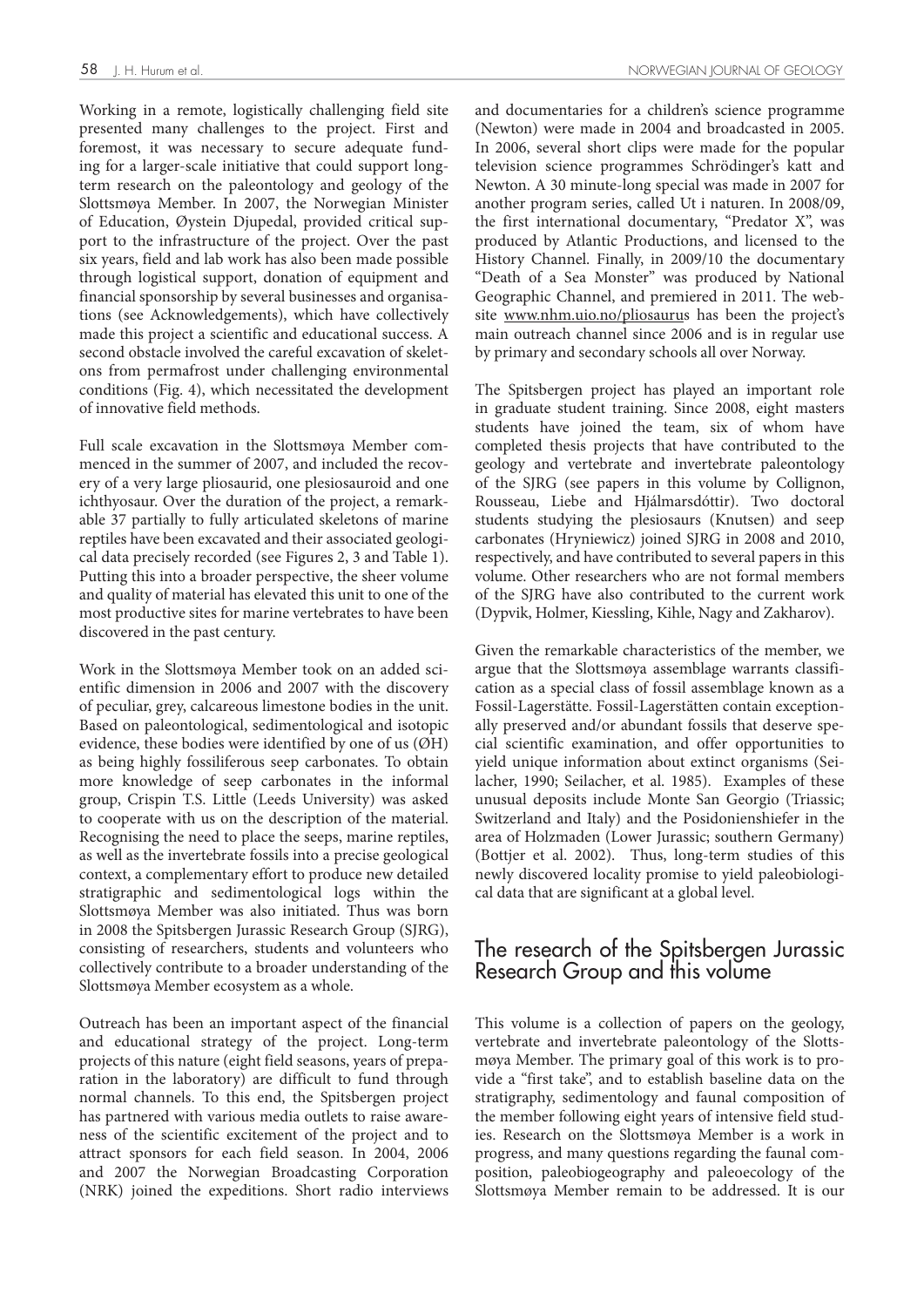Table 1: Collected skeletons, partially and complete, 2004-2012. Stratigraphic position measured as above or below (-) the yellow layer (see sedimentary log in Fig. 2).

| I-ichthyosaur, P-plesiosauroids, PL-pliosaur, Pr-prepared, and U-unprepared. |                          |                        |                       |                 |               |
|------------------------------------------------------------------------------|--------------------------|------------------------|-----------------------|-----------------|---------------|
| Collection number                                                            | Type                     | Stratigraphic position | <b>GPS</b>            | Collection year | <b>Status</b> |
| PMO 222.655                                                                  | I                        | 44.8m                  | 33X 0518847 8696044   | 2010            | U             |
| PMO 212.662/SVB1452                                                          | P                        | 27.0m                  | N78 20.248 E15 51.339 | 2004/2009       | Pr            |
| PMO 214.578                                                                  | $\overline{1}$           | 20.8m                  | N78 20.195 E15 50.094 | 2009            | Pr            |
| PMO 222.663                                                                  | P                        | 14.0m                  |                       | 2010/2011       | Pr            |
| PMO 222.657                                                                  | P                        | Ŝ                      |                       | 2008            | Pr            |
| PMO 222.658                                                                  | $\overline{\phantom{a}}$ | 39.1m                  | 33X05188448696066     | 2010            | Pr            |
| PMO 222.659                                                                  | $\overline{\phantom{a}}$ | 9.5m                   | 33X05193968696106     | 2009/2010       | U             |
| PMO 222.660                                                                  | $\overline{1}$           | S                      |                       | 2008            | U             |
| PMO 222.661                                                                  | Ŝ                        | ca 2-4m                | 33X0519136 8696262    | 2009            | U             |
| PMO 222.662                                                                  | $\overline{1}$           | $-0.2$                 | N78 18.238 E16 15.496 | 2008            | Pr            |
| PMO 214.135                                                                  | PL                       | 14.0m                  | N78 18.927 E16 10.988 | 2007            | Pr            |
| PMO 214.136                                                                  | PL                       | 14.0m                  | N78 18.238 E16 15.577 | 2008            | Pr            |
| PMO 216.839                                                                  | P                        | 7.0 <sub>m</sub>       | 33X05193958696110     | 2009            | Pr            |
| SVB 1451                                                                     | P                        | 17.8m                  | 33X518788 8696104     | 2004            |               |
| SVB 1450                                                                     | $\overline{1}$           | 11.8m                  |                       | 2004            | Pr            |
| PMO 216.863                                                                  | P                        | 14m                    | 33X05282918691950     | 2008            | Pr            |
| PMO 219.718                                                                  | P                        | 29.3m                  | 33X05193958696112     | 2010            | Pr            |
| PMO 222.654                                                                  | T                        | $-4m$                  | N78 20.264 E15 50.044 | 2010            | Pr            |
| PMO 214.452                                                                  | P                        | $-8.0m$                | N 78 18629 E 01613290 | 2007            | Pr            |
| PMO 222.664                                                                  | P                        | $-4.4m$                |                       | 2010            | U             |
| PMO 222.665                                                                  | $\mathbf{I}$             | 30.4m                  |                       | 2010            | U             |
| PMO 222.666                                                                  | P                        | $-11m$                 |                       | 2009            | U             |
| PMO 216.838                                                                  | P                        | 14.0m                  | 33X05192788696300     | 2009            | Pr            |
| PMO 222.667                                                                  | T                        | $-7m$                  | 33X05189828696356     | 2011            | U             |
| PMO 222.668                                                                  | Ρ                        | 11.8 <sub>m</sub>      |                       | 2011            | U             |
| PMO 222.669                                                                  | L                        | 15.5m                  | 33X05196228695649     | 2011            | U             |
| PMO 222.670                                                                  | $\mathbf{I}$             | 14.5m                  | 33X0519609 8695600    | 2011            | U             |
| PMO 222.671                                                                  | P                        | 22.5m                  | 33X05195948695629     | 2011            | U             |
| PMO 222.672                                                                  | P                        | 17.5m                  | N78 20.095 E15 47.087 | 2011            | U             |
| PMO 222.673                                                                  | P                        | ca 17m                 |                       | 2011            | U             |
| PMO 224.166                                                                  | $\mathbf{I}$             | $-0.2m$                | N78 20.262 E15 49.900 | 2004            | U             |
| PMO 218.377                                                                  | P                        | Ŝ                      |                       |                 |               |
| PMO 224.247                                                                  | P                        | 16.5m                  | 33X0523404 8696369    | 2012            | U             |
| PMO 224.248                                                                  | P                        | 38.5m                  | 33X0523620 8696396    | 2012            | U             |
| PMO 224.249                                                                  | L                        | $-51m$                 | 33X0523219 8696664    | 2012            | U             |
| PMO 224.250                                                                  | $\mathbf{I}$             | 19 <sub>m</sub>        | 33X0523549 8696407    | 2012            | U             |
| PMO 224.251                                                                  | $\mathbf{I}$             | 19 m tectonics?        | 33X05232328696394     | 2012            | U             |
| PMO 224.252                                                                  | $\mathbf{I}$             | 7m                     | 33X0523426 8696386    | 2012            | U             |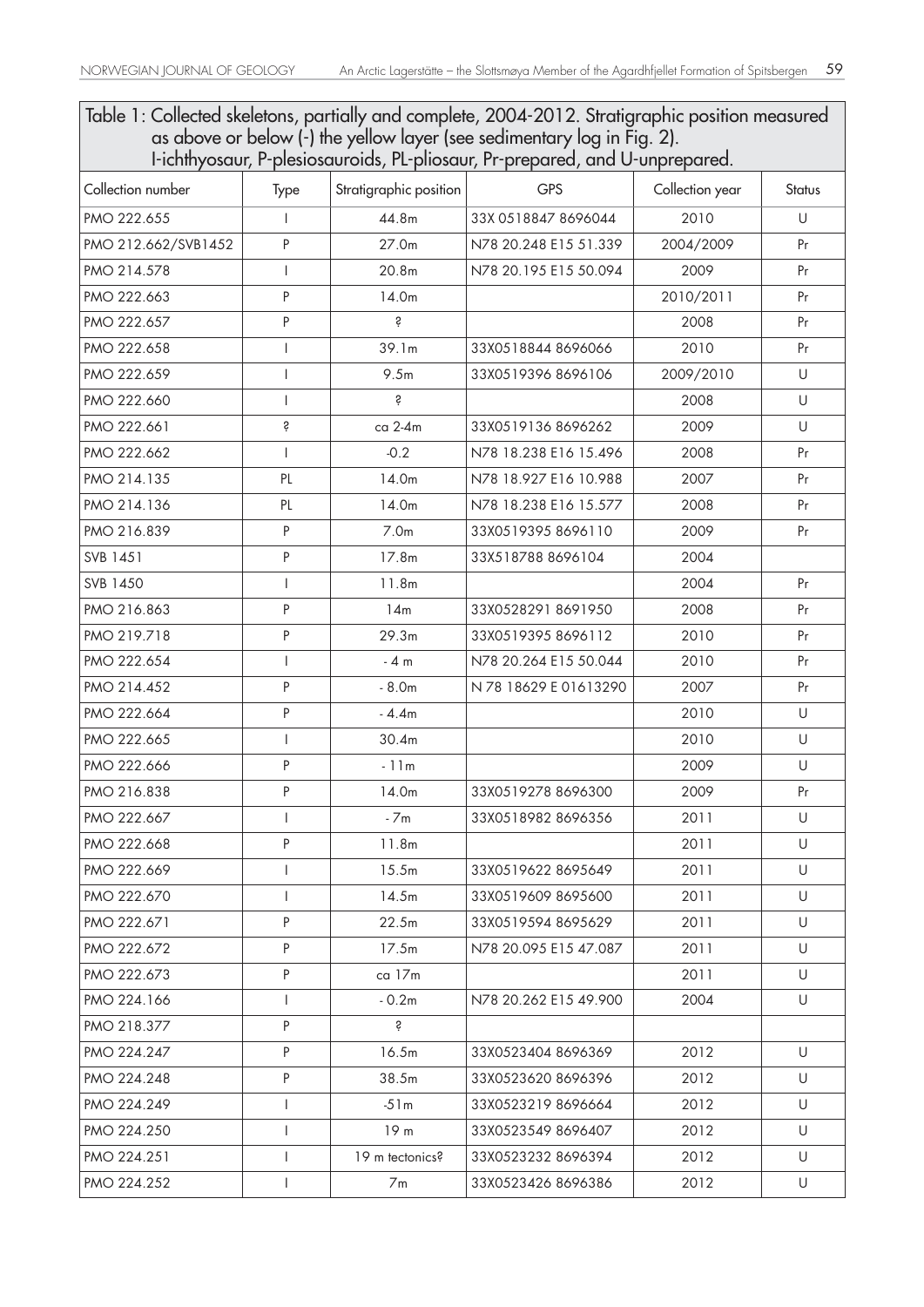

*Figure 4. Photo of camp and typical outcrops in A. Janusfjellet. B. Wimanfjellet. Photo: A. Jørn H. Hurum. B. Tommy Wensaas.*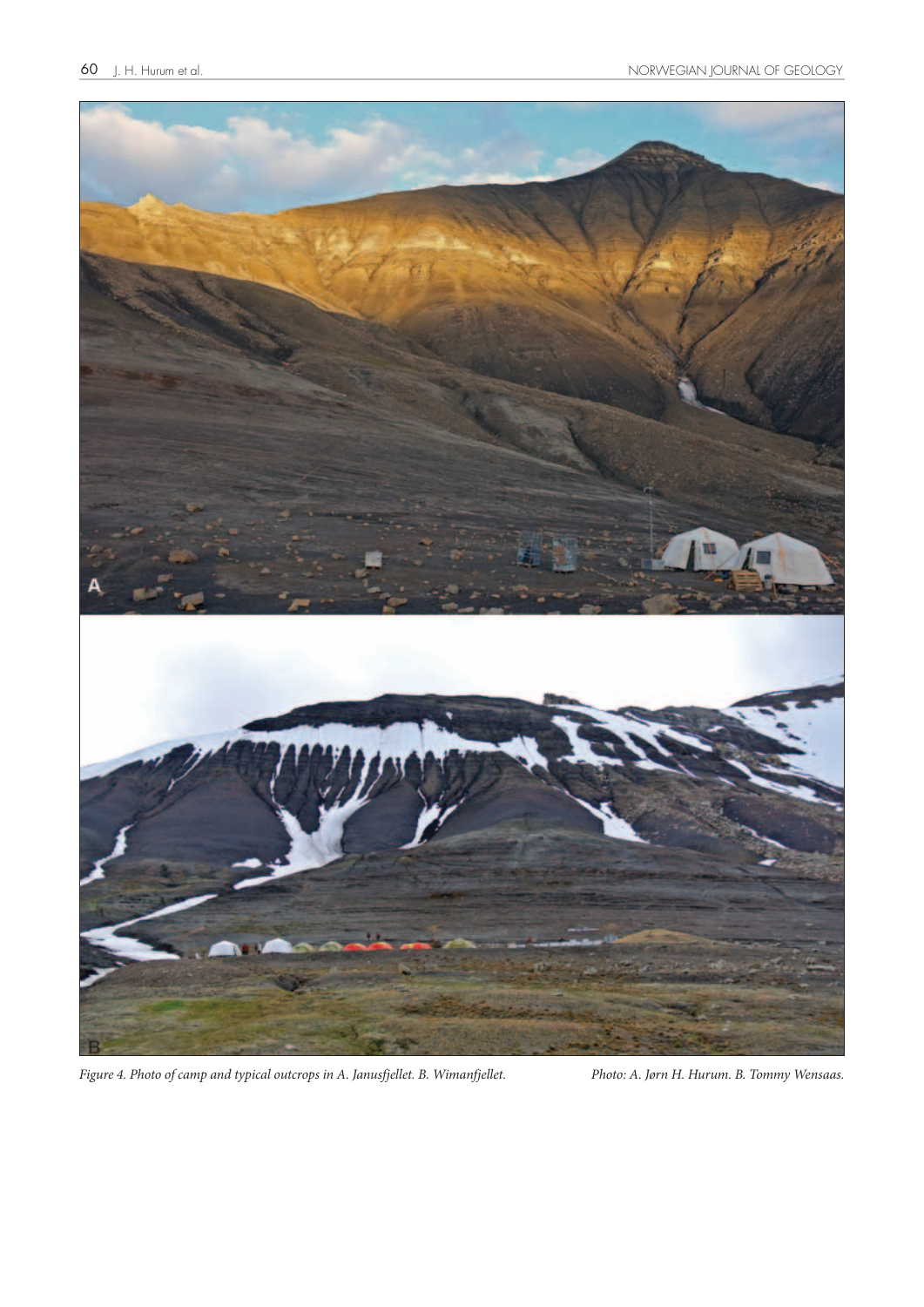intent that the works presented in this volume, published here in an open-access journal, will generate interest and lay the groundwork for future studies on this remarkable unit.

#### *The sedimentology and stratigraphy*

The sedimentology and stratigraphy of the Upper Jurassic in the Arctic are covered by three papers in this volume.

Dypvik & Zakharov first provide an overview of the Late Jurassic/Early Cretaceous fine-grained epicontinental Arctic sedimentation, with emphasis on the mineralogical and geochemical context. The study concludes that the interval is characterised by a shallow epicontinental sea with open geometry and well-developed circulation.

Collignon & Hammer detail the lithostratigraphy and sedimentology of the Slottsmøya Member at Janusfjellet, presenting lithostratigraphic, mineralogical, chemical and magnetic susceptibility logs. This provides a highresolution stratigraphic framework for the other studies presented in this volume.

This scope of this geological framework is further strengthened by work on the organic carbon isotope chemostratigraphy and cyclostratigraphy of the unit by Hammer, Collignon & Nakrem. They present  $\delta^{13}C_{org}$ curves from three sections at Janusfjellet and Knorringfjellet and indicate that this can be used as a tool for high-resolution, local chronostratigraphic correlation in central Spitsbergen, and can be compared with carbonate isotopic data from the Russian Platform and elsewhere. There are indications of a c. 400 kyr periodicity, which can be interpreted as a result of orbital forcing (long eccentricity).

#### *Seep carbonates*

Two papers have already been published from these studies. Hammer et al. (2011) described fifteen carbonate bodies, interpreted as having been formed at hydrocarbon seeps, found in the upper part of the Slottsmøya Member. The carbonate bodies show complex and heterogeneous structures typical of hydrocarbon seeps, including zoned (botryoidal) cement textures and fissure-infilling sparite. Stable isotope analyses show highly negative  $\delta^{13}$ C values (down to ca. -43‰ VPDB) in the zoned carbonate cements, consistent with authigenic precipitation in a hydrocarbon-rich environment. The species-rich, well-preserved fauna includes 15 species of small- to medium-sized bivalves, some of which are abundant, as well as rarer rhynchonelliform and lingulid brachiopods, gastropods, echinoderms, sponges, and serpulid and probable vestimentiferan worm tubes. The seep fauna contains few, if any, seep obligate taxa, consistent with formation in a relatively shallow-water

#### paleoenvironment.

Wierzbowski et al. (2011) described a collection of 55, well preserved, ammonite specimens from the hydrocarbon seep carbonates and used them as a basis for a chronostratigraphic interpretation of the seep deposits. The ammonites were used to give a detailed biostratigraphic framework for the carbonates, showing that they range through the Upper Volgian Substage to the Upper Ryazanian with an episode of erosion or non-deposition possibly caused by tsunami waves from the Mjølnir meteorite impact (Dypvik et al. 2006). The ammonites described by Wierzbowski et al. 2011 included several genera and species that have not previously been reported from Spitsbergen, and provided new constraints on the age of the Slottsmøya Member and on timing of hydrocarbon seepage through the latest Jurassic – earliest Cretaceous time interval in Spitsbergen.

Hryniewicz, Hammer, Nakrem & Little describe in this volume the microfacies of nine of the 15 hydrocarbon seep carbonates recorded from the area. They point out that the carbonates were formed mainly within the sediment column, with only thin blankets of diverse deposits covering the surfaces of seep carbonates. Most of the seeps were relatively small and short-lasting with carbonate hardgrounds developed on the surface, and only one long-lasting seep was covered with a blanket of worn grainy carbonate. The stratigraphic distribution of microfacies indicates a change of the original sediment from muds to more permeable silts and sands in the Late Ryazanian, which may be attributed to a shallowing episode.

#### *The fossils*

Two papers on the **microfossils** are included in this volume. Nakrem & Kiessling describe a radiolarian fauna characterised by an abundance of spongy spumellarians and a dominance of parvicingulids among the nassellarians. The fauna shows all characteristics of the Northern Boreal Province.

Hjálmarsdóttir, Nakrem & Nagy present a preliminary report on the foraminifera from the hydrocarbon seep carbonates. The agglutinated benthic foraminifera species composition is comparable to faunas previously described from the surrounding dark shales as well as from time-equivalent deposits of Arctic Russia and other areas of the Boreal Realm. Calcareous foraminifera are observed only in thin-sections. The foraminiferal datings are partly conflicting with ammonite datings previously recorded from these carbonates by Wierzbowski *et al.* (2011).

Macro **invertebrates** found by the project are already published in two papers; ammonite stratigraphy by Wierzbowski et al. (2011) and large cephalopod hooks by Hammer et al. (in press). Other invertebrates are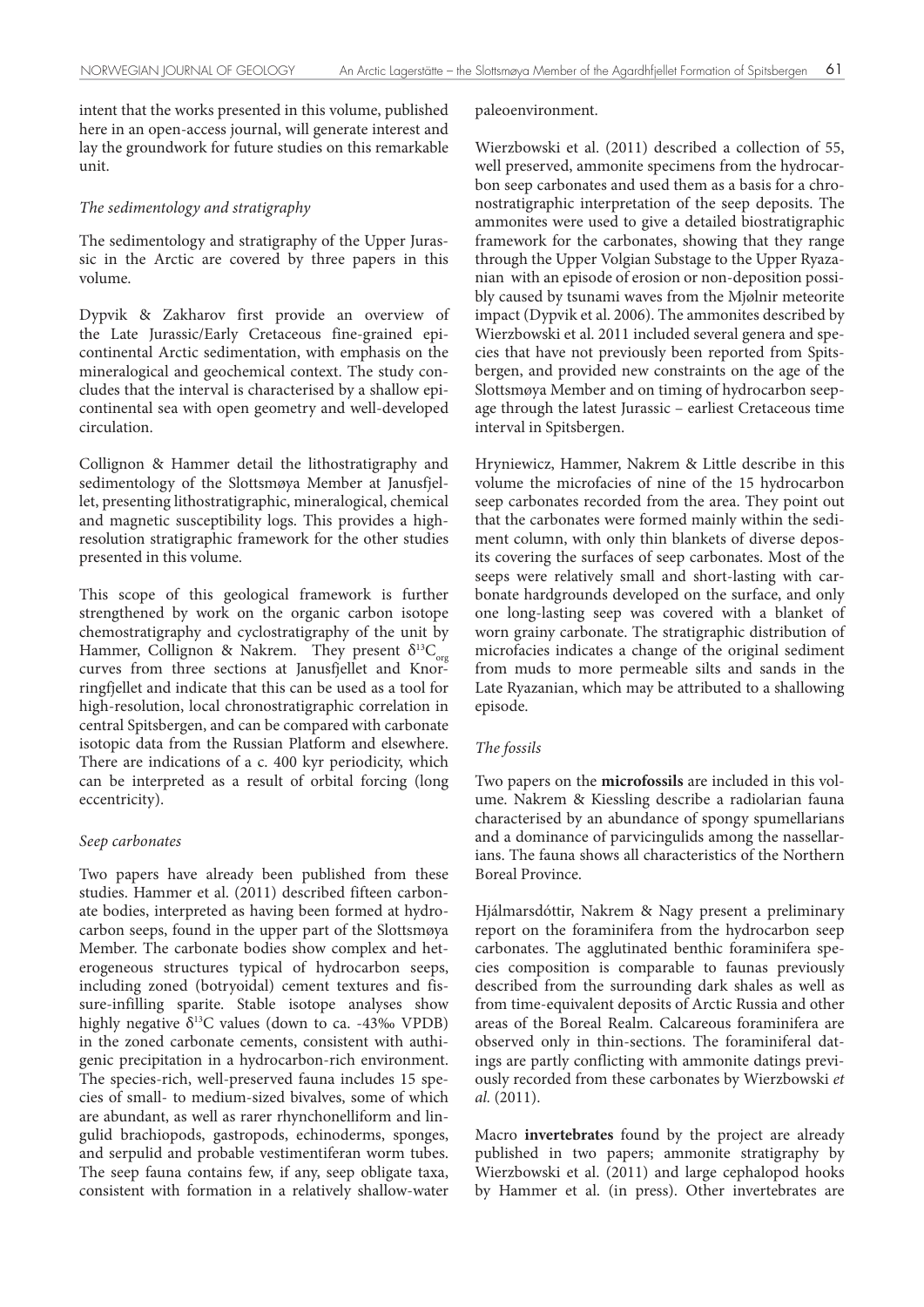described in this volume in two papers. Rousseau & Nakrem describe, for the first time, a well preserved assemblage of fossil echinoderms from the lower Middle Volgian in the Slottsmøya Member. Five species are recognised and a depositional environment model reconciling autecologic, taphonomic and sedimentary evidence is presented. The echinoderm layer was formed by a single, rapid burial event during a storm, entombing together autochthonous and allochthonous species on a dysoxic muddy sea-floor.

Holmer & Nakrem describe the lingulid brachiopod *Lingularia* from the hydrocarbon seep carbonates and provide the first critical ultrastructural information for this important extinct member of the extant Lingulidae.

The Slottsmøya Member assemblage is significant in being one of the most prolific new localities for Mesozoic **marine reptiles** discovered in recent years, and one of the few known from high paleolatitudes. To date, approximately 60 individual skeletal occurrences have been mapped, of which 37 have been excavated. Individual skeletons are fully to partially articulated, while bone preservation varies due to permafrost conditions and secondary growth of gypsum and iron oxides. The faunal composition, which includes ichthyosaurs and long- and short-necked plesiosaurians, is most readily comparable to other well-known Middle to Late Jurassic localities such as the Oxford Clay and Kimmeridge Clay Formations of the UK. However, the younger temporal occurrence of the Slottsmøya fauna, its taxonomic composition, and paleogeographic position help fill the gap between better known Late Jurassic and Cretaceous assemblages. Here we present eight papers on the marine reptiles from the Lagerstätte. In the **first** paper by Knutsen, Druckenmiller & Hurum (A), a redescription and taxonomic clarification of the 1931 plesiosaurian discovery is made and compared to the newly acquired material of this taxon by SJRG and by the Norwegian Polar Institute. The exact location of the excavation site from 1931 is established for the first time. The new study shows clearly that the specimens are not referable to the British *Tricleidus* material, rather they are more similar to that of the Kimmeridgian taxon *Colymbosaurus*. However, the Svalbard material exhibits characteristics of the hind limbs that separate it from other species of *Colymbosaurus*, warranting the new combination *Colymbosaurus svalbardensi*s to encompass the Svalbard taxon.

In the **second** paper on plesiosaurians, Knutsen, Druckenmiller & Hurum (B) describe a new plesiosauroid genus comprising two new species. These new specimens are the first juvenile plesiosaurians to be described from the unit and possess a column of three or more well developed, preaxial accessory ossicles in the limbs, which may be supernumerary ossifications of an extra digit, something previously only associated with ichthyosaurs. The most complete specimen shows that this genus possesses 60 cervical vertebrae. This represents the highest

cervical count of any plesiosaurian known in the Jurassic and is comparable in number only to Late Cretaceous elasmosaurids. The occurrence of these new taxa and others described below in Middle Volgian (Tithonian) aged strata contribute greatly to filling the temporal and geographic gap between better known Middle to Late Jurassic forms from Europe and Cretaceous taxa from North America.

The **third** paper by Knutsen, Druckenmiller & Hurum (C) describes the disarticulated remains of one of the most complete plesiosaurian fossils found on Svalbard, preserving an incomplete cranium and lower jaw, 40 cervical vertebrae, a nearly complete shoulder girdle, both incomplete front limbs, much of the torso, a partial hind limb, and an incomplete pelvic girdle. This specimen represents another new genus and species of plesiosauroid. The presence of several distinct taxa of long-necked plesiosauroids from the Slottsmøya Member provides new insight into their ecological role in marine environments at high paleolatitudes.

The **fourth** paper on vertebrate fossils is on the pliosaurs found in 2006 and excavated in 2007 and 2008, again by Knutsen, Druckenmiller & Hurum (D). This paper describes the remains of both specimens, and concludes that they are the same taxon representing a new species. The species, based on the unique tooth morphology, is referable to the previously described, large-bodied macropredator *Pliosaurus*. Skeletal dimensions show this new taxon to represent one of the largest pliosaurids ever described. Results of morphometric comparisons with other, previously described, pliosaurid taxa, indicate a wide range of interspecific variability in the relative paddle lengths compared to body size.

As a result of the study on the new pliosaur, Knutsen in the **fifth** paper taxonomically revises the genus *Pliosaurus*. Based on his observations and literature studies, this paper reviews the characters formerly used in species level diagnosis for the genus *Pliosaurus*, and assesses the validity of earlier recognised taxa and the previous assignation of more complete specimens to this taxon. This study is also the first to collectively illustrate an accurate stratigraphic provenance for the primary specimens (types and/or more complete skeletons) referred to *Pliosaurus*. It also allows for a more accurate assessment of the newly discovered pliosaurid remains from the Late Jurassic of Svalbard.

The series of plesiosaur papers mentioned above are all discussed and analysed in a cladistic analysis by Druckenmiller & Knutsen in the **sixth** paper. They expand on a data matrix previously constructed for use in the investigation of global plesiosaurian relationships, by adding the five new taxa (four plesiosauroid and one pliosaurid) from the Late Jurassic of central Spitsbergen and three specimens of the pliosaurid genus *Pliosaurus* to the matrix. The addition of all valid taxa of *Pliosaurus*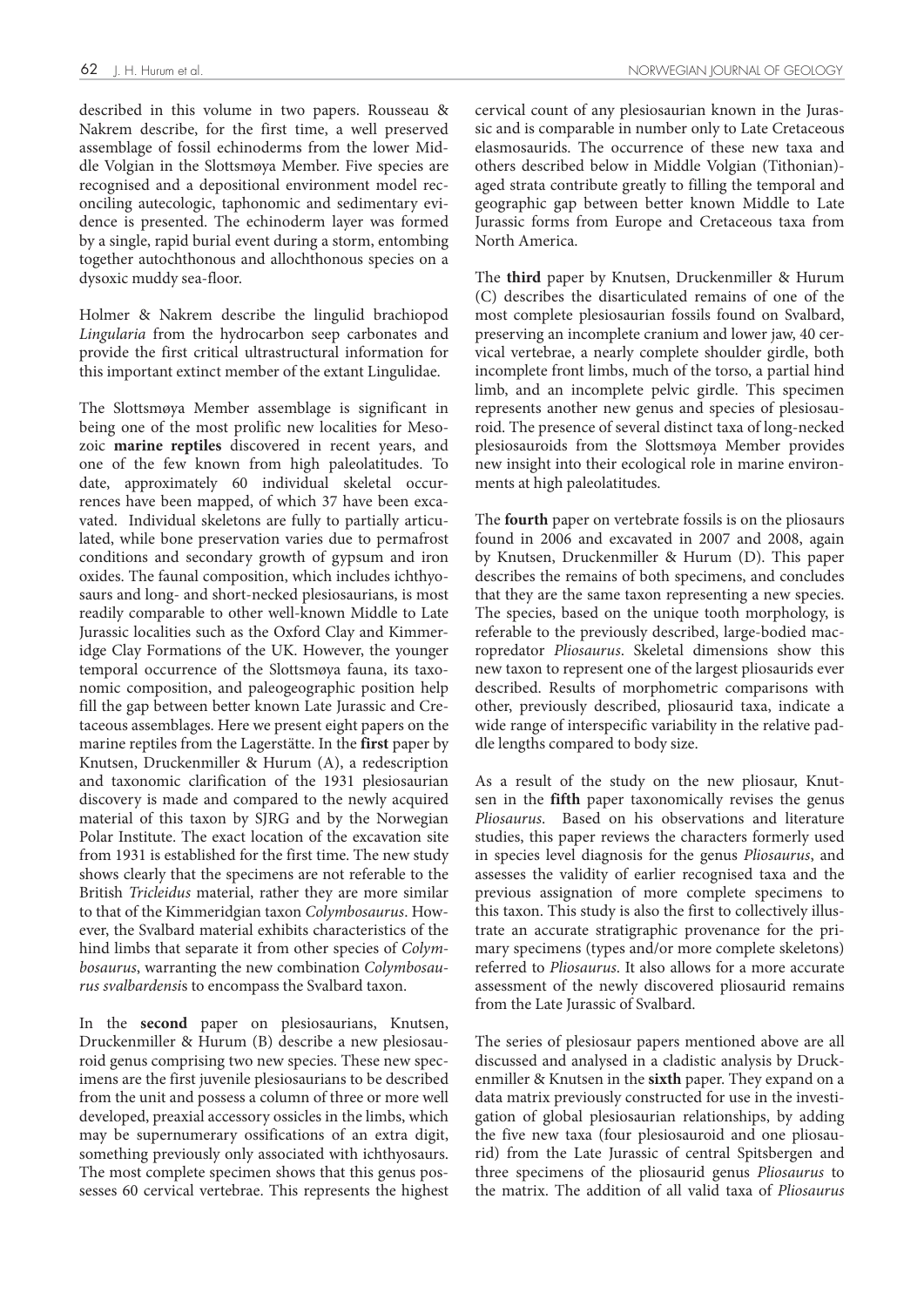species makes this the first species-level analysis of this genus. The results yielded a tree topology closely conforming to the traditional plesiosauroid and pliosauroid dichotomy. However, tree support for this topology is low, and the stability of a traditionally conceived Pliosauroidea remains uncertain. The three, new, long-necked taxa from Svalbard (the fourth was defined as a "wildcard" taxon and pruned from the matrix) form a monophyletic sister group to the Cretaceous Elasmosauridae. These results should, however, be considered preliminary pending the discovery of more complete cranial material and adult specimens.

The biology of the plesiosaurians is described in the **seventh** paper by Liebe & Hurum who use thin-sections to describe the gross internal structure and microstructure of four specimens. This study is the first to describe the microstructure of mesopodials and metapodials in plesiosaurians. The inner bone structure fits an active marine animal living in cold water. Many of the features in the present material are often found in animals with rapid growth and high metabolism, including secondary osteons, high vascularisation, pits on the outside of the epiphysis, and woven and possibly fibro-lamellar bone. The propodials have a defined and quite compact cortex in the sub-adult, a finding that rejects the view that all plesiosaur bones became more porous through ontogeny. There is a microstructural difference between bones from different ontogenetic stages: juvenile bones lack remodelling and completely ossified endochondral cones. Three of the bones have regular trabecular rings in a porous cortex, maybe resulting from cyclic growth caused by seasonality, migration or ontogeny.

The last and **eighth** paper on the marine reptiles is on the ichthyosaurs by Druckenmiller, Hurum, Knutsen & Nakrem describing two new ichthyosaurs that represent two new taxa of ophthalmosaurids. One taxon is based on a nearly complete and largely articulated skeleton and the second taxon includes a nearly complete skull and fragmented postcranial remains. The Slottsmøya Lagerstätte is established as one of the most productive horizons for Upper Jurassic ichthyosaurs, considerably expanding our knowledge of ophthalmosaurid diversity and distribution in the latest Jurassic.

#### *Oil*

The final paper of the volume is by Kihle, Hurum & Liebe and is the first published study on liquid petroleum from Spitsbergen. The liquid petroleum occurs in fluid inclusions trapped in intracellular mineral precipitates in the vertebrae in both pliosaur specimens. The source rock expelling petroleum was potentially the rock occurring just below the Pliosaurus-bearing strata. In addition to inclusions validating a petroleum origin, a few lowviscosity, reddish- brown coloured inclusions, not likely to represent a bituminous liquid, are observed, potentially of animal origin

*Acknowledgments*. - This volume is dedicated to all the volunteers making a large project like this possible on a very tight budget. Magne Høyberget, Øyvind Enger, Lena Kristiansen, Stig Larsen, and Tommy Wensaas have been part of the field crew in most of the years, using their summer holidays in a wet and cold environment. Other founders of the projects are the leader of the society PalVenn "Friends of the Paleontological Museum" Bjørn Funke and volunteer preparator and now fulltime preparator May-Liss Knutsen Funke. Bjørn was also a volunteer in the field in 2004, 2006 and 2007. Some volunteers have joined the fieldwork only once or a few times like Nicolai Hernes, Mona Nyrud, Stian Dale, Anders Øverli and May-Liss Knutsen Funke.

We would also like to thank all our sponsors and supporters (2004- 2012):

- 2004 Personal funding from each participant and a grant from the Polar Institute.
- 2006 Personal funding from each participant and a grant from the Polar Institute.
- 2007 Grant from the Norwegian Research council/Ministry of Education and Research. Sponsors: ExxonMobil, Fugro, The Norwegian Petroleum Directorate, Hydro, Spitsbergen Travel and equipment from Bautas.
- 2008 Sponsors: ExxonMobil, Fugro, The Norwegian Petroleum Directorate, StatoilHydro, Spitsbergen Travel, and equipment from PowerShop.
- 2009 Grant from National Geographic (EC0425\_09). Sponsors: ExxonMobil, Fugro, OMV, Spitsbergen Travel, and equipment from PowerShop and Helsport.
- 2010 Grant from National Geographic (EC0435\_09) and Brian Snyder. Sponsors: ExxonMobil, Fugro, OMV, Spitsbergen Travel, and equipment from PowerShop.
- 2011 Grant from National Geographic (Emerging Explorer Grant: Jørn H. Hurum). Sponsors: ExxonMobil, Fugro, OMV, Spitsbergen Travel, Nexen, and equipment from PowerShop.
- 2012 Sponsors: ExxonMobil, Fugro, Spitsbergen Travel, Bayern Gas and equipment from PowerShop.

#### References

- Andreassen, B. H. 2004: Plesiosaurs from Svalbard. *Master thesis/dissertation, Natural History Museum, University of Oslo*, 109 pp.
- Angst, D., Buffetaut, E., Tabouelle, J. & Tong, H. 2010: An ichthyosaur skull from the Late Jurassic of Svalbard. *Bulletin de la Societe Géologique de France 181*, 453-458.
- Bottjer, D. J., Etter, W., Hagadorn, J. W. & Tang, C. M. 2002: Fossil-Lagerstätten: jewels of the fossil record *In* Bottjer, D.J., Etter, W., Hagadorn, J.W. & Tang C.M. (eds.), *Exceptional fossil preservation; a unique view on the evolution of marine life*, 1-10. Columbia University Press.
- Collignon, M. & Hammer, Ø. (this volume): Lithostratigraphy and sedimentology of the Slottsmøya Member at Janusfjellet, Spitsbergen: evidence for a condensed section. *Norwegian Journal of Geology 92*, 89-101.
- Dallmann, W.K., Major, H., Haremo, P., Andresen, A., Kjærnet, T. & Nøttvedt, A. 2001: Geological map of Svalbard 1:100,000, sheet C9G Adventdalen. With explanatory text. *Norsk Polarinstitutt Temakart 31/32*, 4-55.
- Doyle, P. 1987: Lower Jurassic Lower Cretaceous belemnite biogeography and the development of the Mesozoic Boreal Realm. *Palaeogeography, Palaeoclimatology, Palaeoecology 61*, 237-254.
- Dypvik, H. 1980: The sedimentology of the Janusfjellet Formation, central Spitsbergen (Sassenfjorden and Agardhfjellet areas). *Norsk Polarinstitutt Skrifter 172*, 97-134
- Dypvik, H. 1985: Jurassic and Cretaceous black shales of the Janusfjellet Formation, Svalbard, Norway. *Sedimentary Geology 41*, 235-248.
- Dypvik, H., Nagy, J., Eikeland, T.A., Backer-Owe, K., Andresen, A., Haremo, P., Bjærke, T., Johansen, H., & Elverhøi, A. 1991a: The